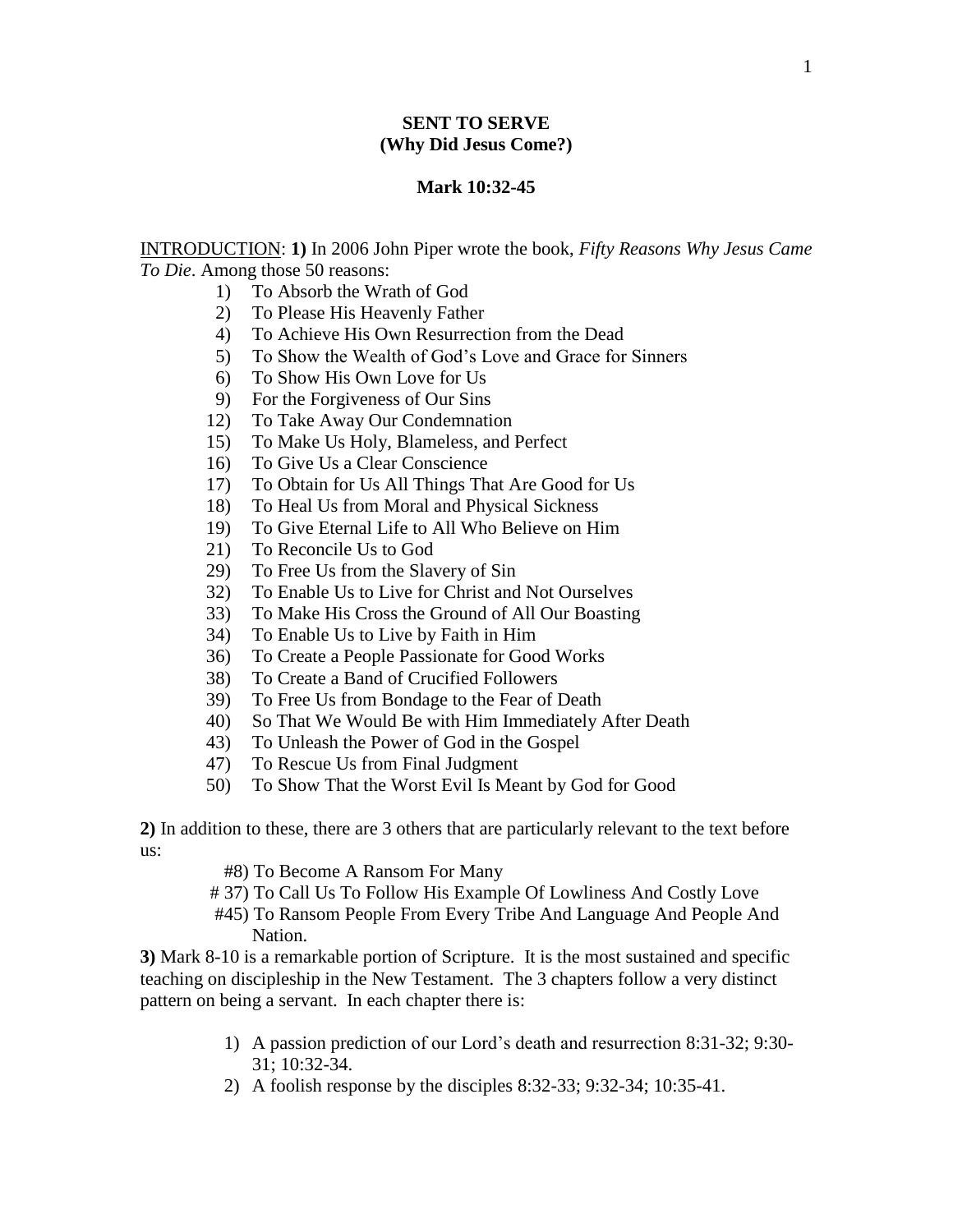- 3) A lesson on discipleship, service and true spiritual greatness 8:34-38; 9:35-37; 10:42-45.
- **4)** Now in Mark 10:32-45, our Lord's instruction on spiritual greatness reaches its climax with His breathtaking declaration in v. 45. "For even the Son of Man did not come to be served, but to serve, and to give His life a ransom for many." This is the key verse of Mark's gospel. And, this is the reason Jesus came. This gets at the heart of the gospel. This is the pattern for all who would follow Christ. We are sent to serve, even laying down our life if God ordains it, just as He ordained it for his Son.

# TRANSITION:

This passage will raise and answer a very important question, "what will the gospel make of us?" In grateful response to the One who came and gave His life as a ransom for many, just what will the gospel make of us? The answer: it will make us lowly, humble servants just like the Savior. However, before we surrender to serve, before we say yes to being sent to serve, we must consider the issue of servanthood: what is its nature? What is involved? What do we see and learn from the greatest servant of all, King Jesus?

- I. You must Consider the Cost of Being a Servant 10:32-34
	- "And they were "on the road ("the way") going up to Jerusalem" (This is the first mention that Jerusalem is where His passion will occur). We might have expected it, but now it is plainly stated.
	- Jesus the Savior leads, going before them, his face set for the destiny that awaits Him ("He is inflexible in His determination to do the will of God," Lane, 374). He has counted the cost and nothing will stop Him on His march to the cross. Nothing! I believe the Servant Song of Isaiah 50:4-11 was in our Lord's mind as He marched on to Calvary. Verse 7, must have especially comforted Him, "But the Lord God helps me; therefore I have set my face like a flint, and I know that I shall not be put to shame."
- 1) The road of service invites misunderstanding 10:32
	- "Jesus was walking ahead of them." He leads the way! Their response?
	- Amazed astonished, awed. It unnerved them. They just do not know what to make of all this.
	- Afraid (gr. *phobos*), terrified. Of what? No! Of who! He knows where He is going and what He will do, but they do not. They watch our Lord in amazement and fear, even though they have no idea what is happening and what awaits Him. That may have contributed to their fear.
	- Ill. Larry and Jean Elliott going to serve and die in Iraq (2004). Son, Scott, told me, "had they known in advance that going to Iraq would have meant their death, they would have gone anyway."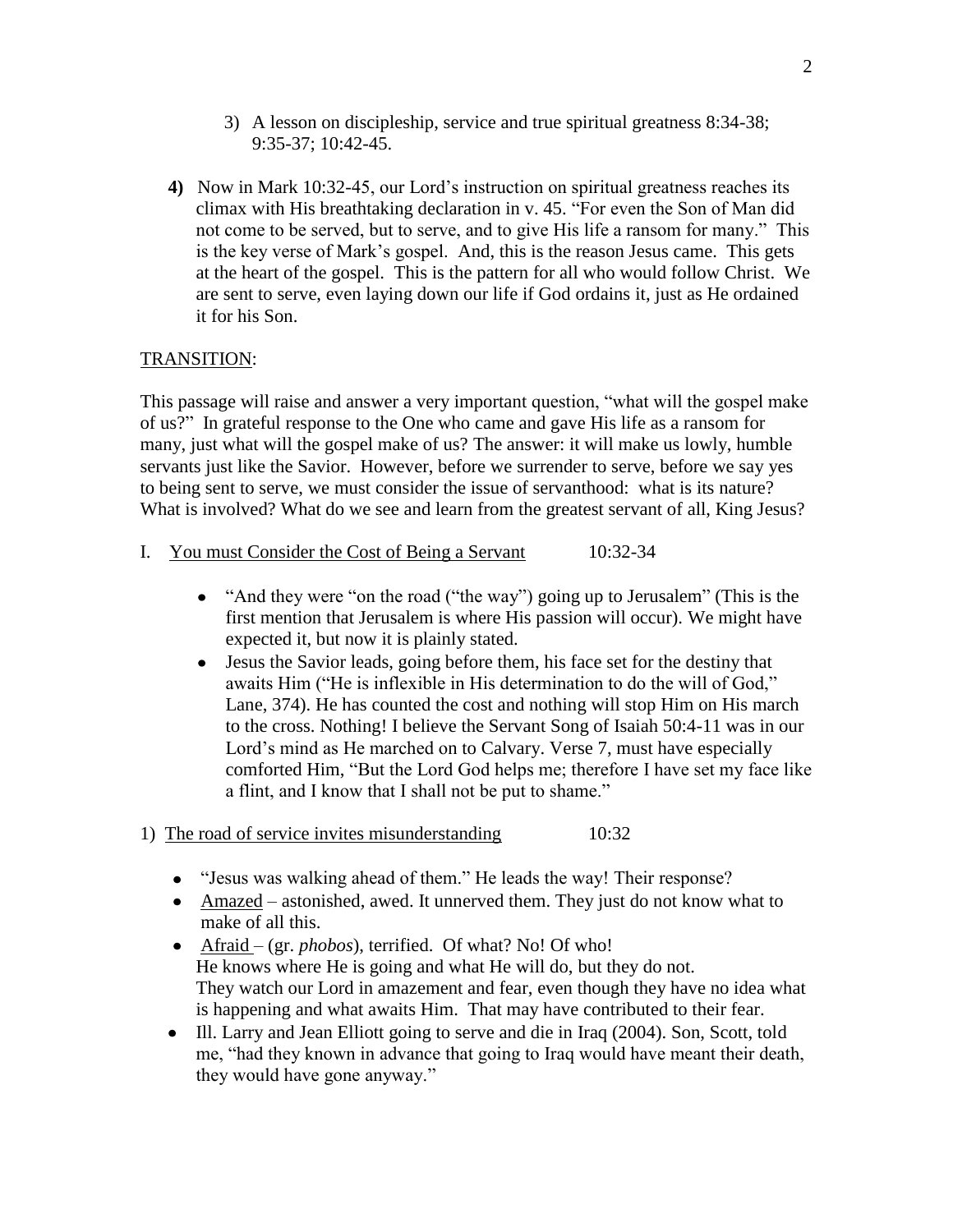- Jesus knew, and He knew fully. He considered the cost even as others misunderstood. Know it will be the same with us.
- 2) The road of service involves a mission 10:32-34
	- Private time with the 12 "taking the 12 again"  $(v. 32)$ .
	- These verses (vs. 33-34) provide the most detailed  $\&$  precise prophecy of His passion. Jesus' words reflect text like Psalm 22:6-8 and the mocking of the Righteous Sufferer; Isaiah 50:6, one of the Servant Songs, and the Suffering Servant of the Lord.
	- 8 specific aspects of His passion, His mission are delineated (Read). "Condemn" is a legal term. It indicates He will be tried and executed within the legal system as a criminal. God sovereignly and providentially has laid out the road He will walk, the plan He will accomplish.
	- It is no different with us. God orchestrates the steps of our lives, down to the  $\bullet$ final detail, the last breath of life. No accidents. No surprises with our God. Not a one.
	- Family and friends may misunderstand. Ministry? Are you kidding? What a waste of talent and education! Missions? Have you lost your mind? Do we need to get you on medication and into counseling?
	- God has a plan for your life crafted and ordained to the last detail, the last breath. The last beat of your heart. He was sent to serve. He sends us to serve. Count the cost!

## II. You must Consider the Challenge to Being a Servant 10:35-40

- Being a servant doesn't come easy, especially for those who have been trained to lead; especially for those who dream of being served. Of course there is also the battle we must engage with the flesh. After all, there is a voice in our head from our fallen sinful nature that can whisper quite persuasively, "The Lord takes care of those who take care of themselves." Just enough truth to deceive us, and just enough heresy to derail us.
- $\bullet$ That is a good description of James and John in these verses. They get one thing right but everything else wrong. They are correct that Jesus is headed for glory (v. 37). They believe in the end He wins and will reign as King Jesus. Good. They got that right! But, as for the rest, and in particular, how the glory would come, they don't have a clue. They still don't get it.
- They, we all, need a discipleship lesson on a cup and a baptism.
- 1) Being a servant goes against our human inclinations 10:35-37
	- James and John come (without Peter!). Matthew 20:20-21 reveals they had their mother do their dirty work! (She was possibly Jesus' aunt. This makes James and John His cousins!). Blood after all is thicker than water, and Peter is cut out along with the rest of the disciples.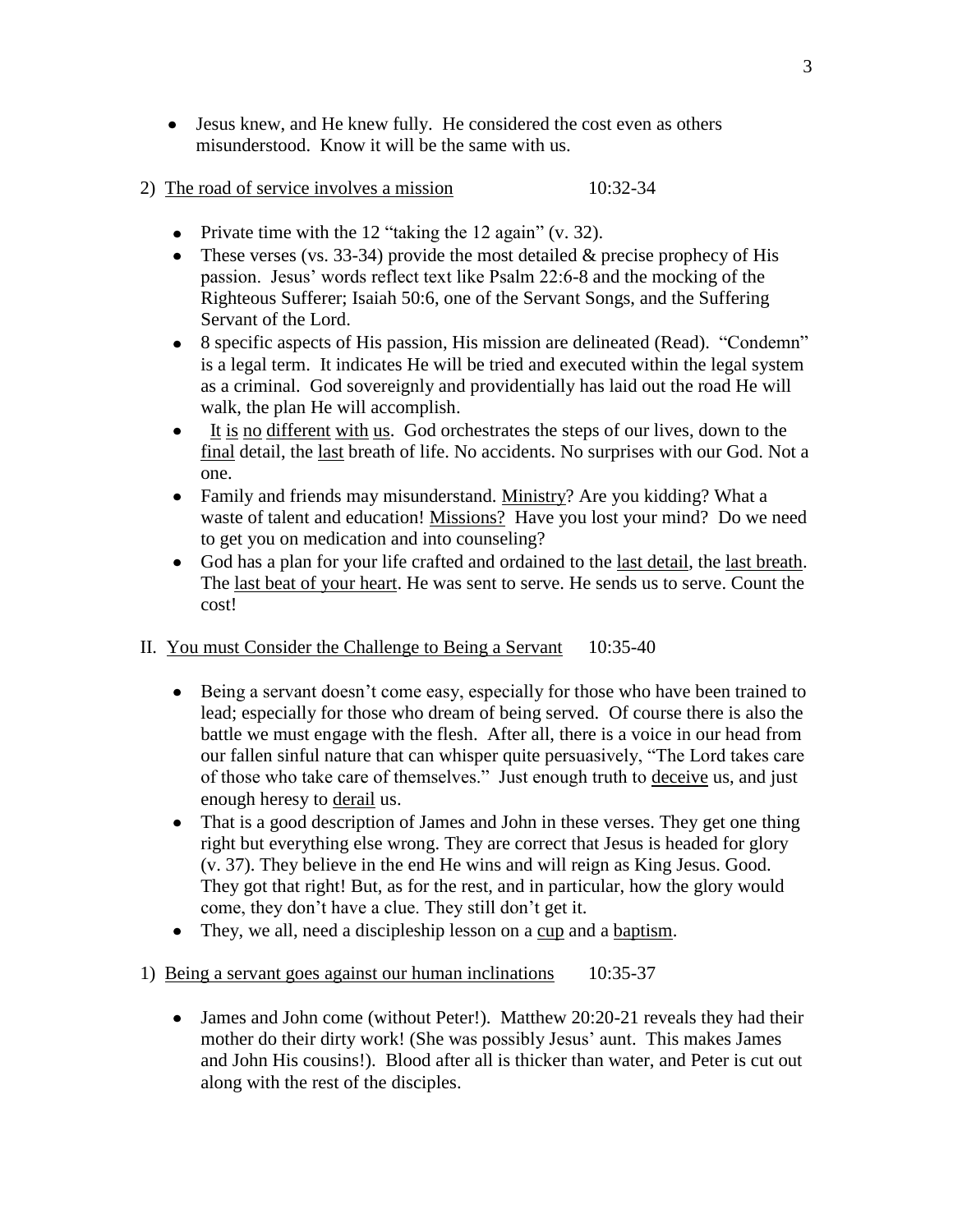- Their request reveals their complete lack of comprehension of what Jesus has just  $\bullet$ said. It also reveals their selfishness. Jesus had promised the 12 in Matt 19:28 that they would sit on 12 thrones with Him in the Kingdom. That, however, was not enough! They wanted more! They wanted the two most honored thrones!
- Sensing, no doubt, the inappropriate nature of their plan, they try and trick Jesus  $\bullet$ into agreeing without hearing the request (v. 35, read). Sounds like our children doesn't it?! Jesus doesn't bite and simply ask, "What do you want…?" (v. 36).
- Their request: the best seats in the house, in the Kingdom (v. 37). Their request  $\bullet$ reveals 1) their superficial understanding of what it means to follow Jesus, to be His disciple, 2) their inflated opinion of their own importance, something those who are called to lead are especially susceptible to, and 3) wrongheadedness on how God measures greatness (cf. 9:34-36). Being a servant goes against our human inclinations. It is counter to our opinion of ourselves. We know who we are, what we have done and what we deserve. Being a servant after the pattern of Jesus is a divine enablement, not a human inclination.
- It is interesting to note at the point and time of our Lord's greatest glory there were 2 men on his right and left. They were not 2 apostles on thrones. They were 2 criminals on crosses bracketing His own!
- 2) Being a Servant is Ordained By Divine Revelation 10:38-40
	- $\bullet$  Jesus is gentle but firm, gracious but direct in his response (v. 38). He compares His approaching suffering and death to drinking a cup and experiencing a baptism.
	- Drinking a cup and being baptized are interesting and powerful metaphors. Drinking a cup speaks of sharing in ones fate, experiencing one's destiny. It was also a common picture in the Old Testament of the wrath of God in judgment. (cf. Ps. 75:8; Is. 51:17-23; Jer. 25:15-17; Ezk. 23:28-34). Baptism clearly parallels the image of the cup, referring to Jesus' passion and death as a baptism, His being overwhelmed, flooded and immersed in the destiny planned for Him by His Father. (cf. Gen. 6; Ps. 69: 2, 15). His cross was a divine destiny!
	- Jesus understood this was providentially the will of God for His life. And, even  $\bullet$ knowing it was the will of His Father, He struggled with the weight of it. What did He pray in the garden of Gethsemane as recorded in Mark 14:36, "And he said, "Abba, Father, all things are possible for you. Remove this cup from me. Yet not what I will, but what you will." And in Luke 12:50 did He not say, "I have a baptism to be baptized with, and how great is my distress until it is accomplished!"
	- Did James and John understand? Their all too quick answer (v. 39) reveals that  $\bullet$ they did not. Jesus, by divine revelation, tells them that they are indeed ordained for a similar destiny (v. 34). James would be the first of the apostles to be martyred (Acts 12:1-2). John would experience, alone, the great persecution of Domitian and be exiled to Patmos to suffer (Rev 1). But to sit on His right or left is a decision reserved for His Father (v. 40). And, it is not the kind of question those who will sit in those chairs would ask!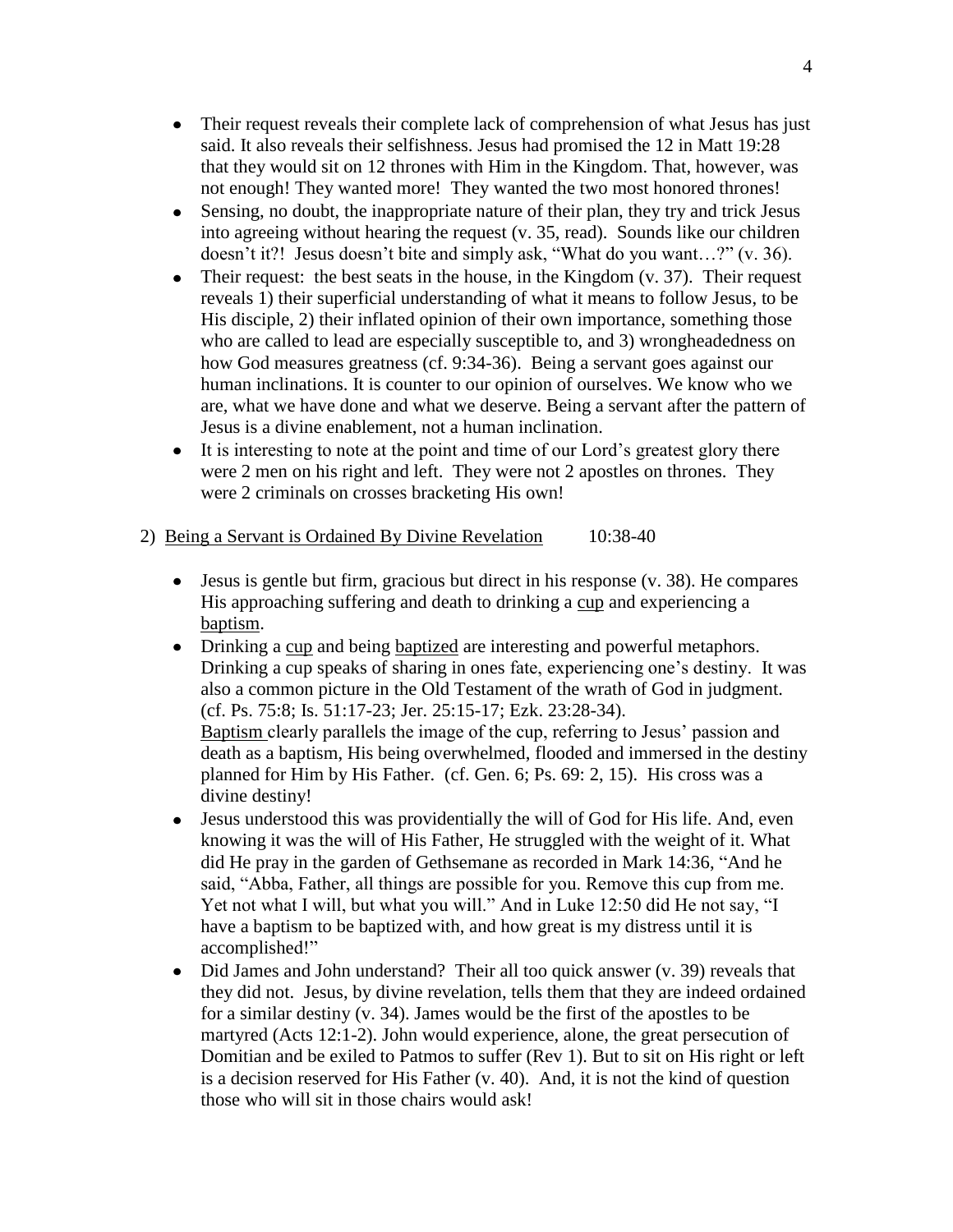$\bullet$ Sadly James and John fail to see that the pathway to glory is always the pathway of suffering. Before the crown there is a cup of suffering. Before the blessings that flow there is a baptism that overwhelms and drowns.

# III. You must Consider the Conflict in Being a Servant 10:41-44

- $\bullet$  The ten are angered and ticked off at the two, because of their request (10:41) and probably because they had not thought of it first! (cf. 9:33-34 and their lust for position as well). Jesus steps in again (v. 42) and uses the occasion for His greatest and most powerful lesson on being a servant, on being great in God's Kingdom. It is a hard lesson to learn. It just doesn't seem to make sense. By earthly standards you are right. By heavenly standards you could not be more wrong!
- 1) You must say no to the ways of the world 10:41-43
	- The lost world is driven by selfish ambition and a lust for raw power and  $\bullet$ position. They "lord it over" (*katakurieuousin*) and "exercise authority over" (*kataexouosiazousin*) them (v. 42). In the world the more important you are, the more are the people who serve you. Jesus says, "but it shall not be so among you" (v. 43). In His world the more important you are, the more people you serve. Jesus opposes the mindset of the world, its way of thinking, and so must we. (Romans 12:2).
- 2) You must say yes to the work of a slave 10:43-44
	- $\bullet$ You want to be great, do something great for God? You want to please and honor the Lord Jesus with you life? Then become a *diakonos* (servant; v. 43), a *doulos* (slave) of all (v. 44). Become a servant, a table waiter, a household servant. Become a slave. Such a person will have the mind of Christ, esteeming others better than himself, looking out for their interests. Such a person, like Jesus, will live life not giving attention to their own interests, but to those of others (Philippians 2:3-5).
	- Jesus reverses all ideas of greatness, turning the world's philosophy on its head. So, who will we say "no" to and "yes" to? It will be a battle, there will be conflict. To many it will not make sense. Be a servant? Be a slave? Why? How?

# IV. You must Consider Christ when Being a Servant 10:45

- Jesus has told us He will die in Jerusalem. Now He tells us why.
- In this verse Jesus makes a promise no other religious leader in the world has made or could make. And in making it He declares for all to see what He came to do. He came to serve you and me, not just as our example, but as our ransom!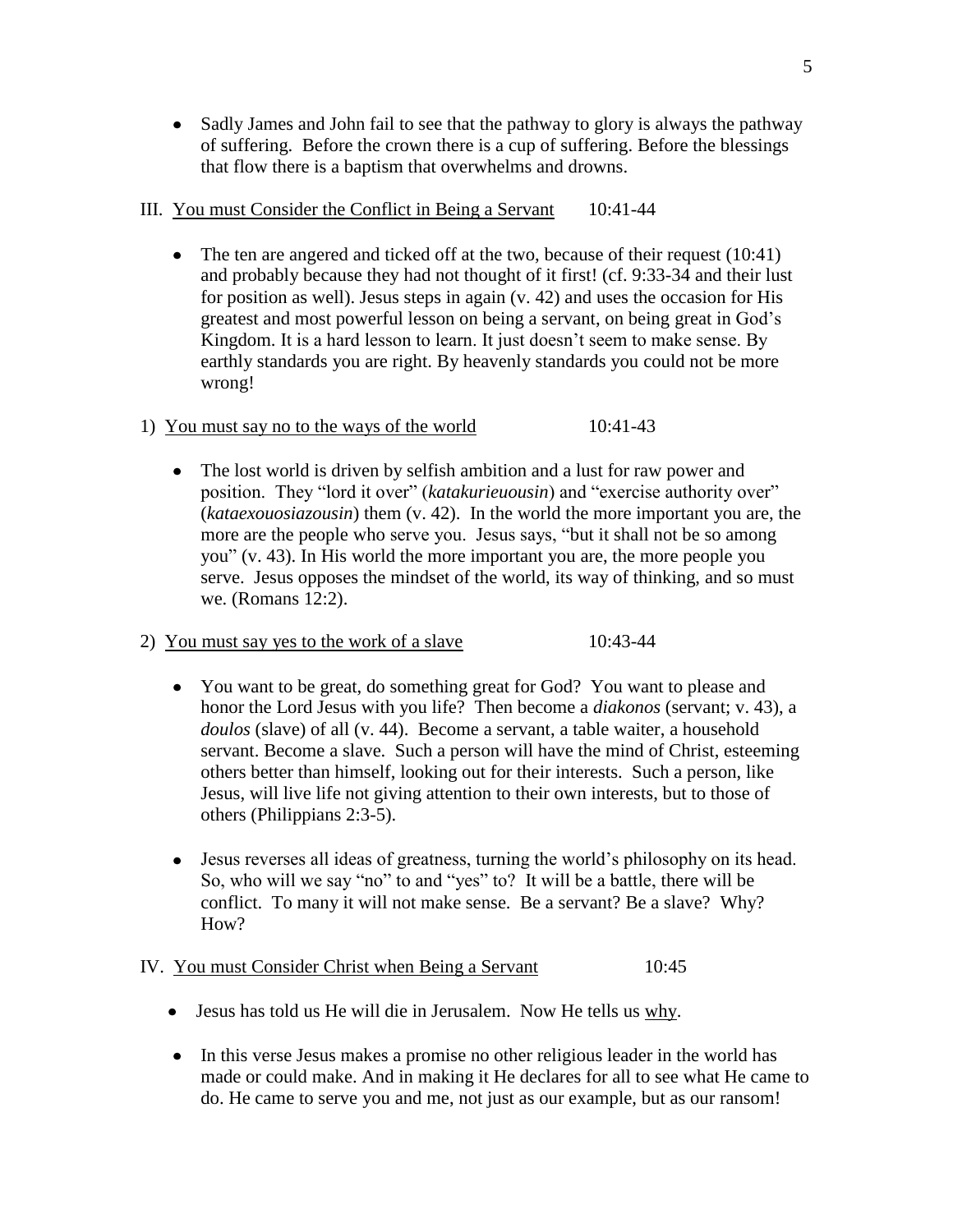- William Lane said, "The reversal of all human ideas of greatness and rank was achieved when Jesus came, not to be served, but to serve (p. 383).
- John Piper says, "Mark 10:45 is what turns Christianity into gospel."  $\bullet$
- $\bullet$ The word "for" connects v. 45 with the argument of vs. 43-44. Why should you become a servant? A slave? Answer: because that is what your Savior did. It is that simple. And oh, what a servant He is!
- Before we unwrap this incredible verse we need to make a couple of important theological observations: 1) There is no thought in the Bible at all that the ransom was paid to Satan. At the cross Satan received only one thing: his defeat and ruin. 2) The price Christ paid was not coerced or taken from Him. He freely and, as Heb 12:2 says, joyfully gave it. He was the great giver and not the pitiful receiver. John 10:18 says it perfectly, "No one takes [my life] from me, but I lay it down of my own accord. I have authority to lay it down, and I have authority to take it up again. This charge I have received from my Father."

# 1) Follow Christ in Service

- "For even" emphasizes the remarkable humility and service of one who should by all rights be honored and served.
- The "Son of Man" title (Daniel 7:13) is wed to "ransom for many" language (Isaiah 53:12) and radically redefines who and what Messiah would be. He is Messiah, but a suffering Messiah, a servant Messiah. The man for all men, the Man from heaven, the Son of Man came not to be served, but to serve. This is what Christmas is all about!
	- o It's about the Son of God, who existed eternally with the Father as "the radiance of his glory and the exact representation of his nature," taking on human nature and becoming a man (Heb 1:3).
	- o It's about the birth of a man by a virgin conceived miraculously (not sexually) by the Holy Spirit so that he is the Son of God, not the way you and I are the sons of God, but in an utterly unique way (Luke 1:35).
	- o It's about the coming of a man named Jesus in whom "all the fullness of deity was pleased to dwell" (Col 2:9).
	- o It's about the coming of the "fullness of time" (Gal 4:4) that had been prophesied by the prophets of old that
		- A Ruler would be born in Bethlehem (Micah 5:2);
		- A child would be born called Wonderful Counselor, Might God, Eternal Father, Prince of Peace (Isa 9:6);
		- A Messiah, an anointed one, a shoot from the stem of Jesse, a son of David, a King would come (Isa 11:1-4; Zech 9:9);
		- Christmas is about the coming of the Son of Man who "came not to be served but to serve and to give his life as ransom for many" (Mark 10:45).

## Application

- If He serves, we must serve!
- If He gives, we must give!
- If He stoops down, we must stoop down!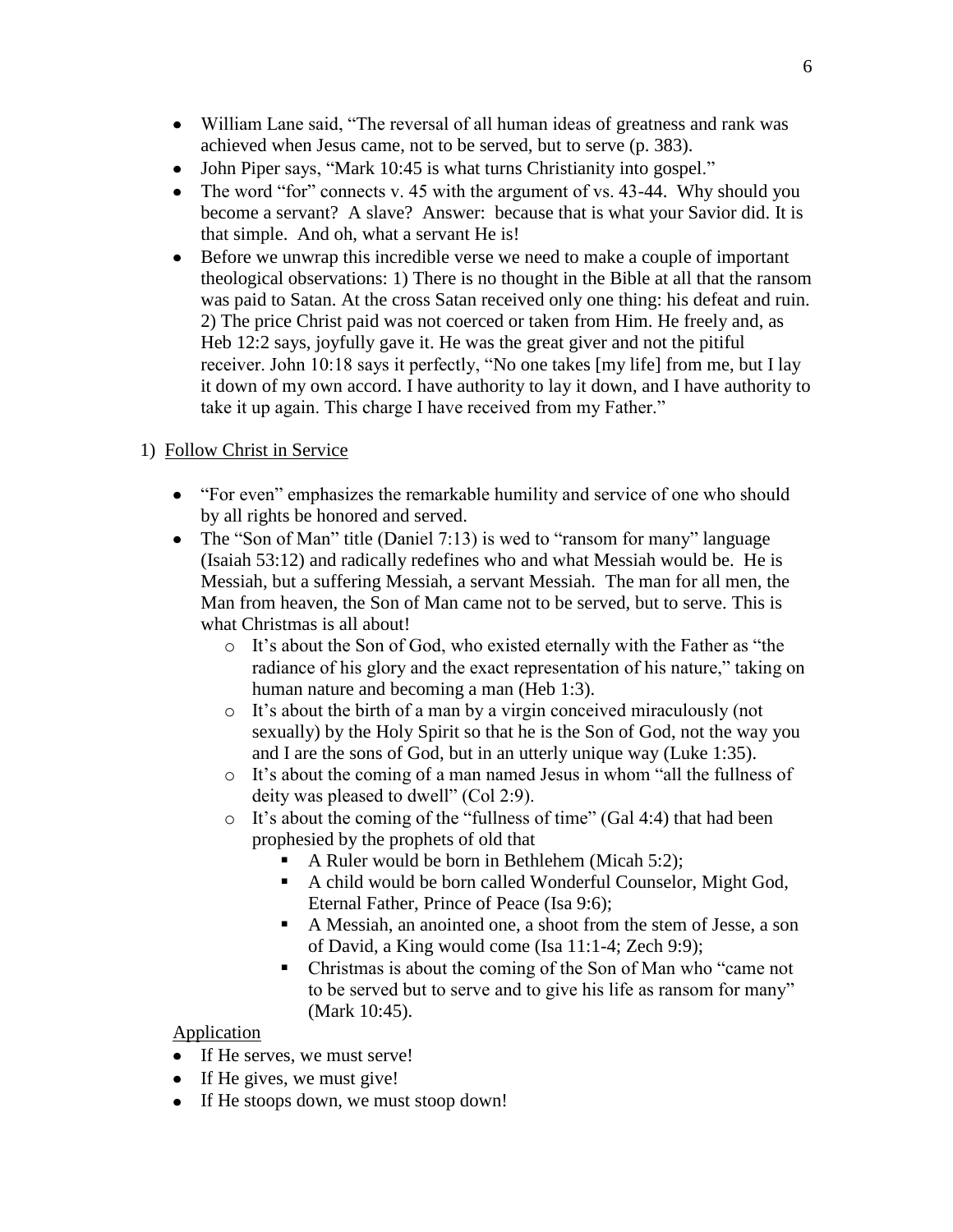C.J. Mahaney says it so well in his book *Humility: True Greatness*, "Ultimately our Christian service exists only to draw attention to *this* source - to our crucified and risen Lord who gave Himself as the ransom for us all" (p. 48).

## 2) Follow Christ in Sacrifice

- "came." He came. Tim Keller rightly says this "is a strong giveaway that he existed before he was born." (*King's Cross*, 140).
- "give His life", no one takes it. This is why He came. Jesus did not have to die despite God's love. He died because of God's love. The cross is the selfsubstitution of God for sinful humanity.
- "give His life", why? How? As a "ransom" (*lutron*). Here is what theologians often call "the wonderful exchange."
- "Ransom" means to deliver by purchase, whether a prisoner of war, a slave, or a condemned/forfeited life. It means a payment, usually of money, required to release someone from punishment or slavery. We needed a ransom because we had all gladly and willingly sold ourselves into the bondage of slavery to sin. When he purchased us, our slaver masters, sin, death, hell and Satan had to set us free and let us go! 1 Peter 1:18-21 says it like this, "Knowing that you were ransomed from the futile ways inherited from your forefathers, not with perishable things such as silver or gold, but with the precious blood of Christ, like that of a lamb without blemish or spot. He was foreknown before the foundation of the world but was made manifest in the last times for the sake of you who through him are believers in God, who raised him from the dead and gave him glory, so that your faith and hope are in God."
- Here ransom speaks, and speaks clearly, of Jesus' substitutionary atonement, His  $\bullet$ sacrificial death on the cross as the price paid to purchase the release from guilt and bondage sinners who would trust and believe in Him. Again, the ransom was not directed to the devil, but the Father. Righteousness demanded it. Love provided it. And, we were not only set free from sin. We were then adopted into a new family. Galatians 4:4-5 says it like this, "But when the fullness of time had come, God sent forth his Son, born of woman, born under the law, to redeem those who were under the law, so that we might receive adoption as sons." We had run away like fools and sold ourselves to Satan and slavery. Jesus sees our pitiful and hopeless situation, pays the ransom, redeems us out of slavery and brings us into the Father's house!
- "Guilty, vile, and helpless we, Spotless Lamb of God was He! Full atonement! Can it be? Hallelujah, what a Savior!" Can I atone? No, but I can act! Can I save? No!, but I can serve, perhaps even laying down my life for others.

Illustration: In June 1999 American flight 1420 crashed on landing in Little Rock, Arkansas. Among the 145 passengers were 25 students from Ouachita Baptist University who had been on concert tour. When the plane crash landed, it split in to allowing many to escape quickly. The plane also immediately caught fire. Tragically, but gratefully only 9 persons died. One was an Ouachita student named James Harrison. A strapping 21 year-old saxophonist, student, and part